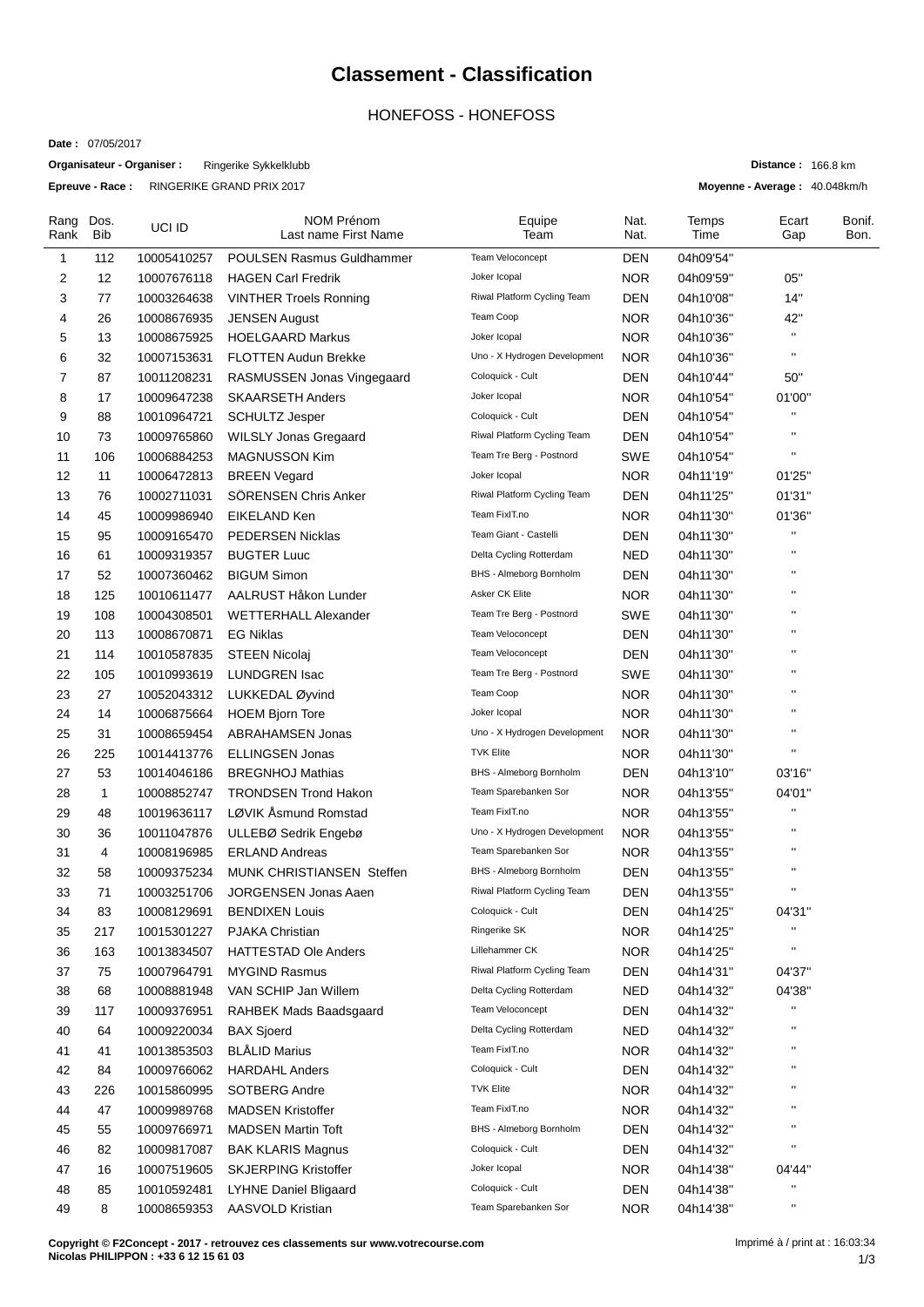| 50 | 44 | 10007913665 | MANNINEN Matti                       | Team FixIT.no                | FIN        | 04h14'46" | 04'52" |
|----|----|-------------|--------------------------------------|------------------------------|------------|-----------|--------|
| 51 |    |             | 10014641324 SAUGSTAD Lars            | Uno - X Hydrogen Development | <b>NOR</b> | 04h17'04" | 07'10" |
| 52 | 38 |             | 10010117989 WAERSTED Syver Westgaard | Uno - X Hydrogen Development | <b>NOR</b> | 04h17'04" |        |

**Nombre de partants : 166 NON PARTANTS - DNS** Dossard/Bib 24 - GALTA Fredrik Strand - Team Coop - 10007519807 Dossard/Bib 51 - ANDREASEN Jesper Juul - BHS - Almeborg Bornholm - 10009766870 Dossard/Bib 81 - ANDERSEN Rune Almindsø - Coloquick - Cult - 10009766365 Dossard/Bib 138 - SANDAKER Håkon - Bærum CK - 10019793640

Dossard/Bib 175 - CLEARY Harrison James - Ottestad - 10059949216 Dossard/Bib 184 - FATNES Martin Alexander - Region Sør - 10015101466 Numbers : 6

## **ABANDONS - DNF**

Dossard/Bib 2 - HOLSTAD Ludvik Aspelund - Team Sparebanken Sor - 10011029385 Dossard/Bib 3 - BRULAND Eirik - Team Sparebanken Sor - 10011021911 Dossard/Bib 5 - RØINÅS Fridtjof - Team Sparebanken Sor - 10008693305 Dossard/Bib 6 - SKJOLD Mathias - Team Sparebanken Sor - 10009498910 Dossard/Bib 7 - VANGSTAD Andreas - Team Sparebanken Sor - 10008856989 Dossard/Bib 15 - KNOTTEN Iver Johan - Joker Icopal - 10011236119 Dossard/Bib 21 - AUSTEVOLL Ole Andre - Team Coop - 10009375739 Dossard/Bib 22 - LINDAU Philip - Team Coop - 10006477661 Dossard/Bib 23 - HÖÖG Gustav - Team Coop - 10008612065 Dossard/Bib 25 - HAGEN Krister - Team Coop - 10008114234 Dossard/Bib 33 - KRISTIANSEN Sondre - Uno - X Hydrogen Development Team - 10007703501 Dossard/Bib 34 - RESELL Erik Nordsaeter - Uno - X Hydrogen Development Team - 10008849616 Dossard/Bib 35 - TRAEEN Torstein - Uno - X Hydrogen Development Team - 10009893576 Dossard/Bib 42 - BREIVOLD Jon Soeveras - Team FixIT.no - 10009375840 Dossard/Bib 43 - ØVERLAND Bjørnar Vevatne - Team FixIT.no - 10010975532 Dossard/Bib 46 - JENSEN Jan William - Team FixIT.no - 10009375638 Dossard/Bib 54 - LISSON Christoffer - BHS - Almeborg Bornholm - 10009377355 Dossard/Bib 56 - OLLEGAARD Morten - BHS - Almeborg Bornholm - 10006067433 Dossard/Bib 62 - GROEN Ike - Delta Cycling Rotterdam - 10007526675 Dossard/Bib 63 - MEIJERS Daan - Delta Cycling Rotterdam - 10006633770 Dossard/Bib 65 - PASTOOR Gerco - Delta Cycling Rotterdam - 10015903536 Dossard/Bib 66 - TALEN Jordi - Delta Cycling Rotterdam - 10009812037 Dossard/Bib 67 - TULNER Rens - Delta Cycling Rotterdam - 10011140735 Dossard/Bib 72 - DJURHUUS Stefan - Riwal Platform Cycling Team - 10009767274 Dossard/Bib 74 - MORKOV Jesper - Riwal Platform Cycling Team - 10005763501 Dossard/Bib 78 - SCHMIDT Kasper Würtz - Riwal Platform Cycling Team - 10013869465<br>Dossard/Bib 91 - IVERSEN Rasmus Byriel - Team Giant - Castelli - 10010965529<br>Dossard/Bib 92 - QUAADE Rasmus Christian - Team Giant - Castell Dossard/Bib 93 - JØRGENSEN Mathias Norsgaard - Team Giant - Castelli - 10010973714 Dossard/Bib 94 - PEDERSEN Casper - Team Giant - Castelli - 10009498708 Dossard/Bib 96 - THERKILDSEN Marius - Team Giant - Castelli - 10009130108 Dossard/Bib 97 - VINJEBO Emil Nygaard - Team Giant - Castelli - 10013118929<br>Dossard/Bib 98 - VORRE LOURING Aske - Team Giant - Castelli - 10007514854<br>Dossard/Bib 101 - BENGTSSON Ludvig - Team Tre Berg - Postnord - 10009768 Dossard/Bib 103 - GUSTAVSSON Niklas - Team Tre Berg - Postnord - 10006045710 Dossard/Bib 104 - LARSEN Richard - Team Tre Berg - Postnord - 10007175960 Dossard/Bib 107 - SANDERSSON Erik - Team Tre Berg - Postnord - 10014991433 Dossard/Bib 111 - JEPPESEN Andreas Hyldgaard - Team Veloconcept - 10009765961 Dossard/Bib 115 - CHARMIG Anthon - Team Veloconcept - 10009825474 Dossard/Bib 116 - REIHS Michael - Team Veloconcept - 10001410322 Dossard/Bib 121 - WESTGAARD Kristoffer Ylven - Asker CK Elite - 10012694452 Dossard/Bib 122 - WESTGAARD Marius Ylven e - 10011024941 Dossard/Bib 124 - RØED Torbjørn Andre - Asker CK Elite - 10011029991 Dossard/Bib 126 - SKJELBRED Aleksander Andersen - Asker CK Elite - 10015173006 Dossard/Bib 128 - BEKKEN Jon-Anders - Asker CK Elite - 10019540733 Dossard/Bib 131 - LUNDER Mikkel Tefre - Bærum CK - 10010993821 Dossard/Bib 132 - LUNDER Nikolai Tefre - Bærum CK - 10019924285 Dossard/Bib 133 - VANGSNES Even - Bærum CK - 10015861403 Dossard/Bib 134 - ERIKSEN Stein-Erik - Bærum CK - 10019718868 Dossard/Bib 135 - SUNDBY Øyvind Heiberg - Bærum CK - 10015861706 Dossard/Bib 136 - BIRKELAND Frode Svortevik - Bærum CK - 10011132449 Dossard/Bib 137 - OLSEN Håkon Brathovde - Bærum CK - 10011175289 Dossard/Bib 141 - SVENSLI Sondre Andersson - Gauldal SK - 10020033514 Dossard/Bib 142 - ROMULD Odin - Gauldal SK - 10015905152 Dossard/Bib 143 - YSLAND Erik - Gauldal SK - 10015690742 Dossard/Bib 144 - SANDBERG Bjørn Helge - Gauldal SK - 10019791519 Dossard/Bib 145 - BERG Mathias - Gauldal SK - 10020107878 Dossard/Bib 148 - BURCHARDT Henrik Lorentz - Gauldal SK - 10015100961 Dossard/Bib 151 - HAUGSVÆR Sindre Bjerkestrand - IK Hero - 10014547758 Dossard/Bib 152 - JORDE Ola - IK Hero - 10010967650 Dossard/Bib 153 - ORSET Jonas - IK Hero - 10007975909 Dossard/Bib 154 - LINDTVEIT Aasmund Groven - IK Hero - 10014544526 Dossard/Bib 155 - WOLD Marius - IK Hero - 10015006385 Dossard/Bib 156 - RØEN Tomas Alfred - IK Hero - 10014414887 Dossard/Bib 157 - HOVLAND Håkon - IK Hero - 10019601761 Dossard/Bib 158 - SUNDE Jørgen Strømstad - IK Hero - 10019610855 Dossard/Bib 161 - LANGERUD Eirik - Lillehammer CK - 10008132018 Dossard/Bib 162 - JOSTEN Eirik - Lillehammer CK - 10014650721 Dossard/Bib 164 - BURAAS Sindre - Lillehammer CK - Dossard/Bib 165 - STRØMSETH Per - Lillehammer CK - 10015360639 Dossard/Bib 166 - LIERHAGEN Ola - Lillehammer CK - 10020449806 Dossard/Bib 167 - STAUNE-MITTET Andreas - Lillehammer CK - 10019546086 Dossard/Bib 168 - SKAARSETH Iver - Lillehammer CK - 10015124405 Dossard/Bib 171 - ODDLI Anders - Ottestad - 10009325421 Dossard/Bib 172 - VIKESTAD Vidar - Ottestad - 10016029030 Dossard/Bib 173 - AASVANG Marius - Ottestad - 10015861201 Dossard/Bib 174 - BERGSTRÖM FRISK Hannes - Ottestad - 10014412968